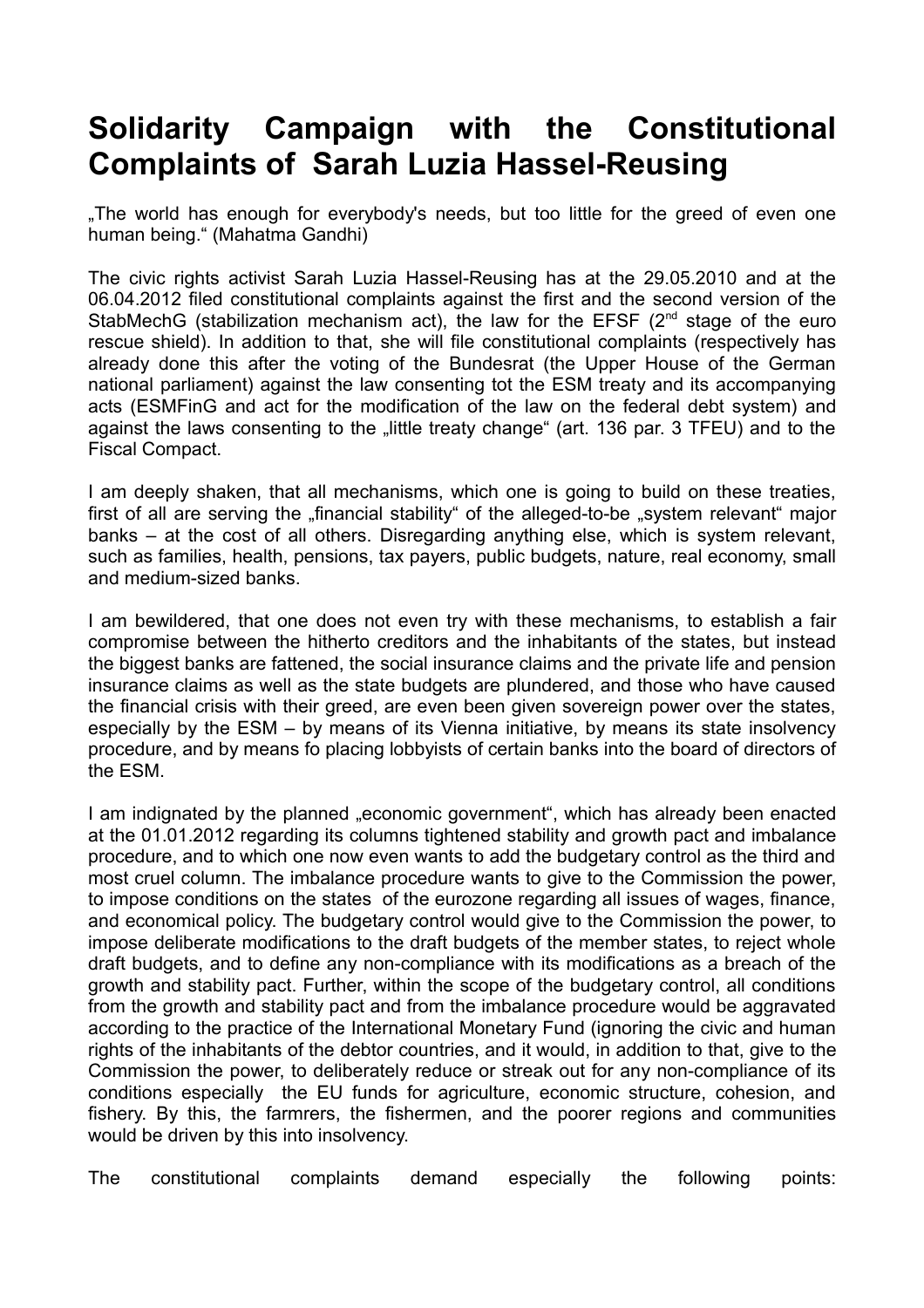- the prohibition of the consent to the ESM treaty and to its accompagnying acts, including the prohibition of any kind of state insolvency procedure and of "Vienna initiative", and of collective action clauses in bonds, which are directed to this
- the end of the EFSF no later than to the 30.06.2013 and the prohibition of the reconstruction of the EFSF into a substitute ESM
- the prohibition of the tightening of the growth and stability pact and the prohibition of the introduction of the imbalance procedure and of the budgetary control (within the scope of the judgement regarding the Fiscal Compact and the "little treaty change", which have the meaning to be the legal treaty basis for these and countless further mechanisms)
- the prohibition of the consent to the Fiscal Compact (because this is meant as a legal basis for the economic government, for a right of the EU Commission to iniate changes of the national constitutions connected to the stability and growth, and for a right of the Commission to get control over the Executive and the Judicative of the member states to put through the implementation of its conditions in the stability and and pact) and pact of the series of the series of the series of the pact of the pact of the pact of the series of the series of the series of the series of the series of the series of the series of the series of the se
- the prohibition of the consent to the "little treaty change" (art. 136 par. 3 TFEU) (for this is the most drastical card blanche empowering prescription in the history of the EU for countless EU regulations and intergouvernemental mechanisms like EFSF or ESM, always for the enrichment of big banks and always with conditions of imflike strictness to the inhabitants of the states)
- the constitution of the debtor country and the civic and human rights valid in the debtor country (and not the at any time abitrarilarily changeable practice of the IMF) must be the rule for the fair compromise between the creditors and the inhabitants (including the tax payers and the recipients of social benefits)
- confirmation of the preemince of the universal human rights (among them crucial right like those of the UN Social Pact to food, to health, and to social insurance) before the EU secondary law (including all regulations, guidelines, recommendations, and opinions of the EU)
- unequivocal clarification of the obligation (by art. 1 par. 2 of the German Basic Law) of Exekutive, Legislative, and Judicative to apply the Universal Declaration of Human Rights and the UN human rights treaties ratified by Germany
- no further tax payer money for the saving of banks
- as a further crossing-over of powers referenda (plebiscites) for all modifications of the Basic Law and of all sensible acts to come in connection to the EU, among them all modifications of the EU primary law (the basical treaties of teh EU), all intergouvernemental treaties in connection to the EU, and all EU regulations
- petitions for referenda to get back competences from the EU to the degree, to which also the Federal Government can claim this according to the Vienna Treaty Law **Convention**
- a plebiscite on leaving the euro, in order to protect Germany especially from EFSF